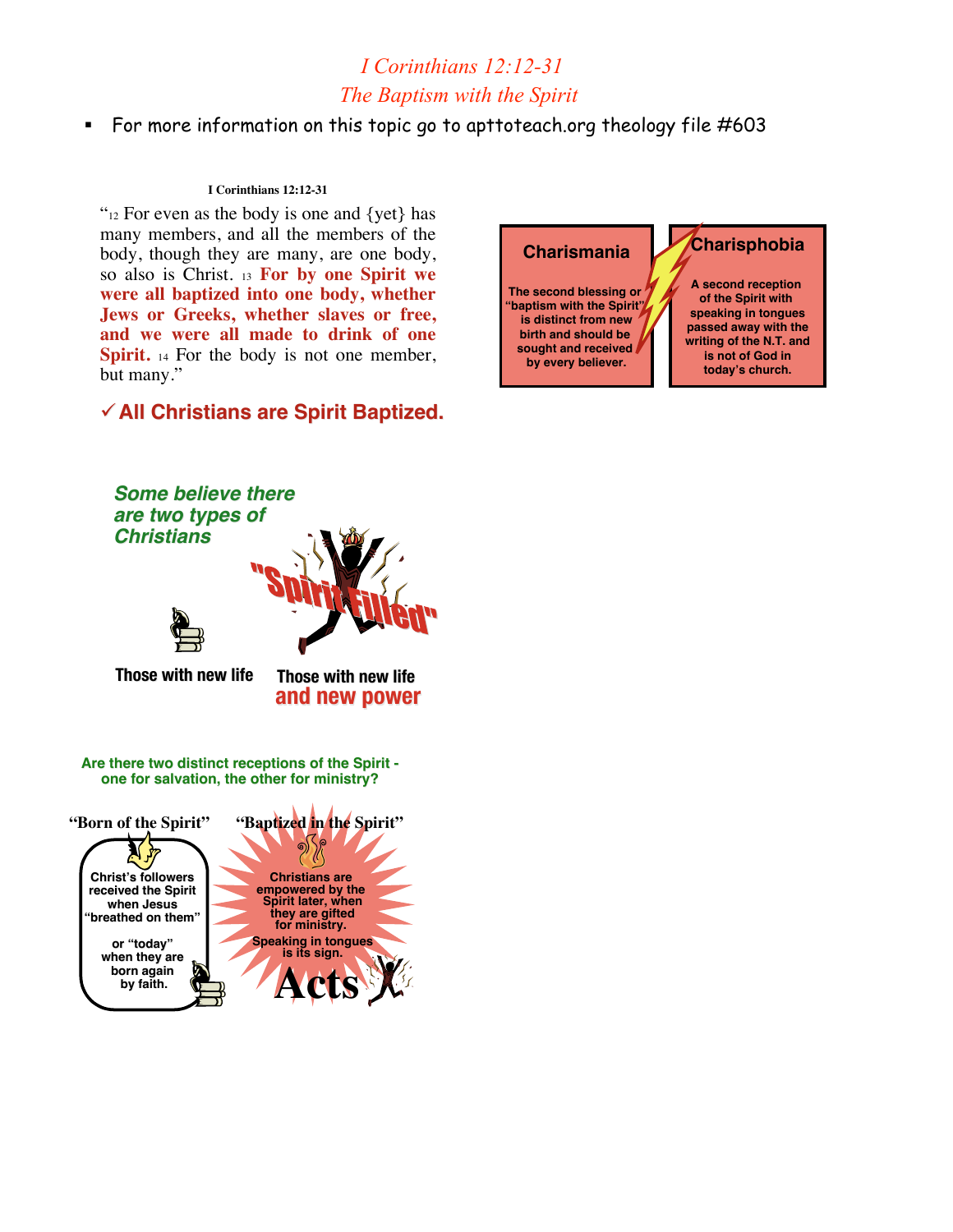### **John20:21-23**

"21 Jesus therefore said to them again, 'Peace be with you as the Father has sent Me, I also send you.' 22 And when He had said this, **He breathed on them, and said to them,** '**Receive the Holy Spirit**. <sup>23</sup> If you forgive the sins of any their sins have been forgiven them; if you retain the sins of any they have been retained.'"

# **This took place before the dramatic Baptism with the Spirit at Pentecost. at Pentecost.**



**The old computer<br>
needs special installation of latest Operating System. Operating System.**





**Old Covenant believers - Disciples**

**New Covenant believers - after Pentecost**

### **John20:21-23**

"21 Jesus therefore said to them again, 'Peace be with you as the Father has sent Me, **I also** send you.' 22 And when He had said this, He breathed on them, and said to them, '**Receive the Holy Spirit**. <sup>23</sup> If you forgive the sins of any their sins have been forgiven them; if you retain the sins of any they have been retained."

```
Being sent was linked with the Being sent was linked with the
  coming of the Spirit. Both took
  place at Pentecost.
```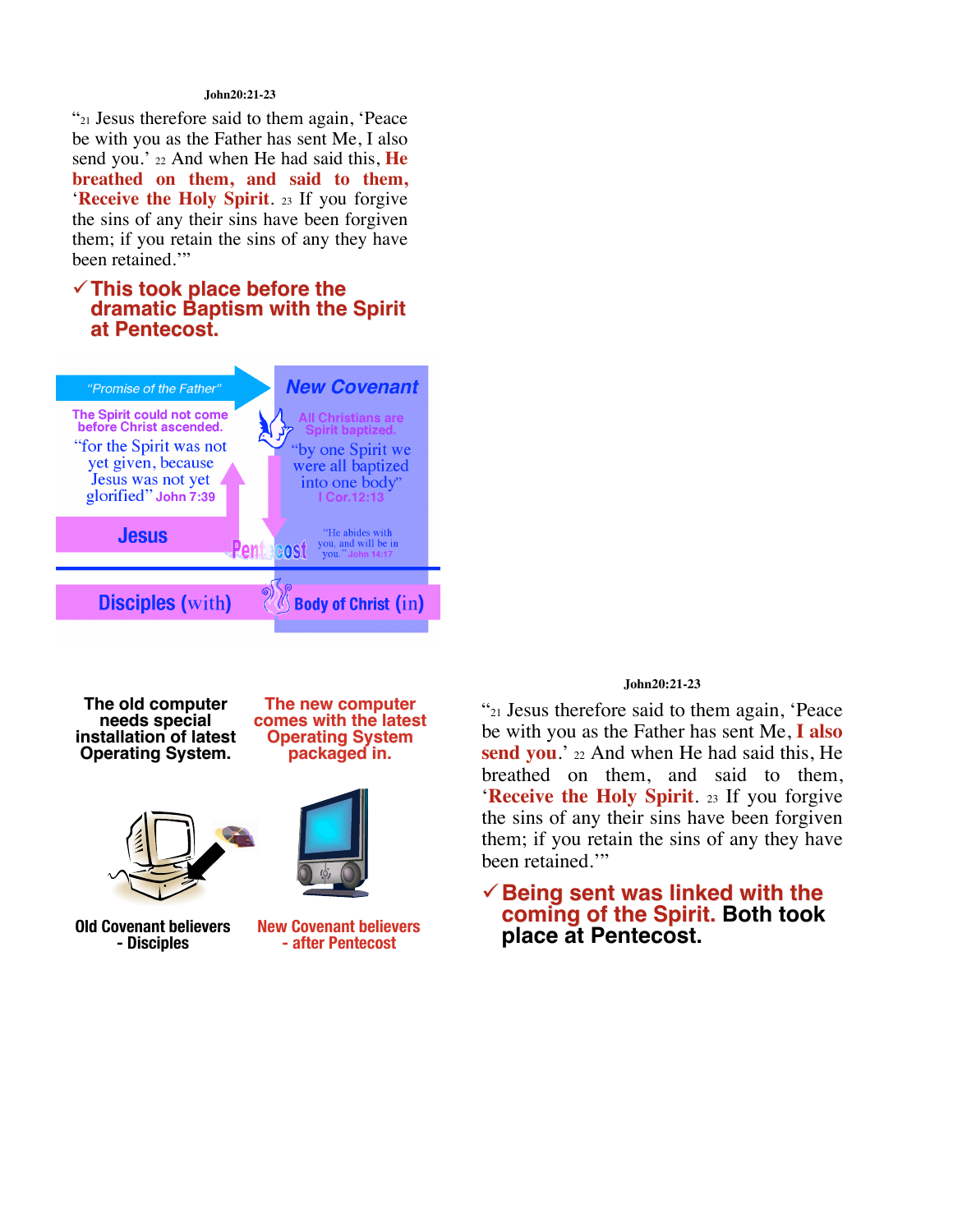## **Are there two receptions of the Spirit? Are there two receptions of the Spirit?**

- **Luke knows only one coming of the Spirit. Luke knows only one coming of the Spirit. Pentecost (spirit baptism) was the first coming of the Spirit for the disciples.**
- **Paul recognizes every believer as Spirit Paul recognizes every believer as Spirit Baptized. Baptized. He does not encourage any believer to seek "the Baptism."**
- $\checkmark$  Paul makes if clear that not everyone will **speak in tongues. There is no Biblical basis for two types of tongues (a sign and a ministry gift).**

## **What is the charismatic experience? What is the charismatic experience?**

- **While all Christians are baptized (with, in, by) the Spirit they are not all filled with the Spirit.**
- **Luke (Acts) speaks of two types of filling.**

**Ministry filling (PIMPLEMI). This is an anointing for ministry that can come and go. It has nothing to do with maturity.**

**Maturity filling (PLEROO). This is a condition that is developed over time and tends to be more permanent.**

# *Prophetic anointing Prophetic anointing Spiritual maturity Spiritual maturity*

**PLEROO**   $\pi\lambda\eta\rho\sigma\omega$ 

## **PIMPLEMI**  $\pi$ *uu* $\pi$  $\lambda$ nu

**Acts 2:4** "And they were all **filled** with the Holy Spirit and began to speak with other tongues, as the Spirit was giving them utterance."

# **Acts 6:3** "but select from among you, brethren, seven men of good reputation **full** of the Spirit and of wisdom"

"20 But now there are many members, but one body. <sup>21</sup> And **the eye cannot say to the hand, "I have no need of you"; or again the head to the feet, "I have no need of you."** <sup>22</sup> On the contrary, it is much truer that the members of the body which seem to be weaker are necessary; 23 and those {members} of the body, which we deem less honorable, on these we bestow more abundant honor, and our unseemly {members come to} have more abundant seemliness, <sup>24</sup> whereas our seemly {members} have no need {of it.} But God has {so} composed the body, giving more abundant honor to that {member} which lacked, <sup>25</sup> that there should be no division in the body, but {that} the members should have the same care for one another."

## **Spiritual superiority feelings are Spiritual superiority feelings are common but destructive to the Body. common but destructive to the Body.**

### **I Corinthians 12:12-31**

"15 If the foot should say, "**Because I am not a hand, I am not {a part} of the body," it is not for this reason any the less {a part} of the body**. <sup>16</sup> And if the ear should say, "Because I am not an eye, I am not {a part} of the body," it is not for this reason any the less {a part} of the body. <sup>17</sup> If the whole body were an eye, where would the hearing be? If the whole were hearing, where would the sense of smell be? <sup>18</sup> But now God has placed the members, each one of them, in the body, just as He desired. <sup>19</sup> And if they were all one member, where would the body be?

### **Spiritual inferiority feelings are common but damaging to the Body.**

"26 And if one member suffers, all the members suffer with it; if  ${one}$  member is honored, all the members rejoice with it. <sup>27</sup> Now you are Christ's body, and individually members of it. <sup>28</sup> And God has appointed in the church, first apostles, second prophets, third teachers, then miracles, then gifts of healings, helps, administrations, {various} kinds of tongues. 29 All are not apostles, are they? All are not prophets, are they? All are not teachers, are they? All are not {workers of} miracles, are they? 30 All do not have gifts of healings, do they? **All do not speak with tongues, do they?** All do not interpret, do they? <sup>31</sup> But earnestly desire the greater gifts."

## **No believer has all the gifts and there is no gift that is experienced by every believers. by every believers.**